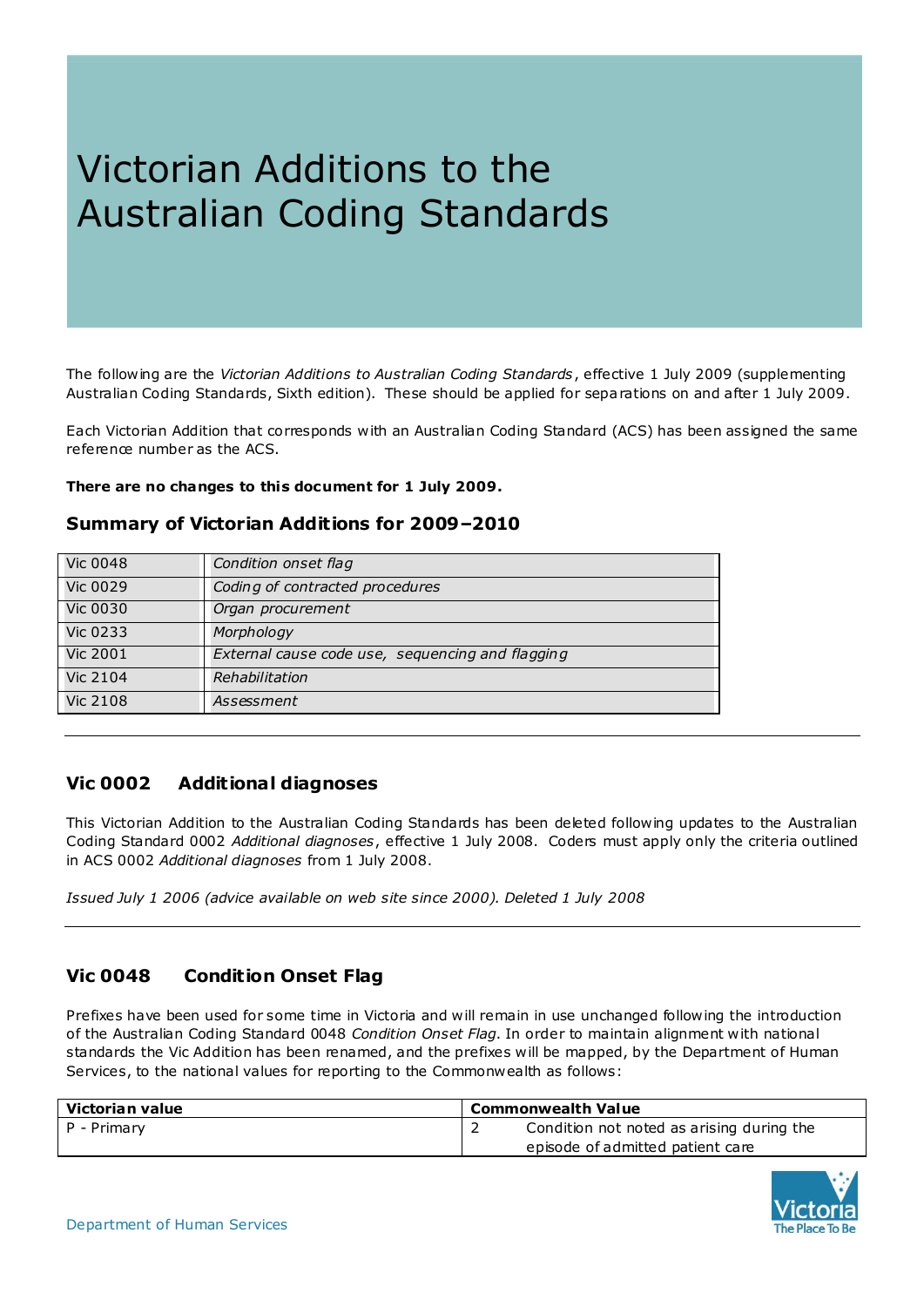| Victorian value  | <b>Commonwealth Value</b>                                           |  |
|------------------|---------------------------------------------------------------------|--|
| C - Complication | Condition with onset during the episode of<br>admitted patient care |  |
|                  |                                                                     |  |
| A - Associated   | Condition not noted as arising during the                           |  |
|                  | episode of admitted patient care                                    |  |
| M - Morphology   | The same value as the corresponding condition code                  |  |

Every diagnosis code must be flagged with one of the acceptable prefixes.

The accepted prefixes for use in Victoria are:

- **P** Primary condition
- **C** Complicating condition occurring after admission
- **A** Associated condition not treated in this episode
- **M** Morphology

Codes do not have to be listed in groups according to the prefix assigned. Whilst the principal diagnosis must be sequenced first, flagged with prefix P, the order of the other codes should be in accordance with coding convention and/or Australian Coding Standards (ACS).

Do not confuse:

- Principal Diagnosis (ACS 0001) with the P prefix (primary condition)  $\bullet$
- Additional Diagnosis (ACS 0002) with the A prefix (associated condition)

With the exception of ACS 0048 *Condition Onset Flag*, there is no direct relationship between the ACS and the prefixes. The following table may be a useful way of conceptualising the application of prefixes to ICD-10-AM codes.

|                                  | Possible prefixes |                  |                |                |
|----------------------------------|-------------------|------------------|----------------|----------------|
|                                  | P - Primary       | C - Complication | A - Associated | M - Morphology |
| Principal diagnosis<br>ACS 0001  |                   | X                | X              | Х              |
| Additional diagnoses<br>ACS 0002 |                   |                  |                | х              |
| Morphology code                  | X                 | X                | X              |                |
| Procedure codes                  |                   |                  |                |                |

## **P - Primary Condition**

Primary diagnoses are present at the time of admission (or when the episode of care commenced).

Diagnosis codes should be flagged with the P prefix if they required:

- Commencement, alteration or adjustment of therapeutic treatment *or*
- Diagnostic procedures, *or*
- Increased clinical care and/or monitoring.  $\bullet$

There can be more than one code flagged with the P prefix.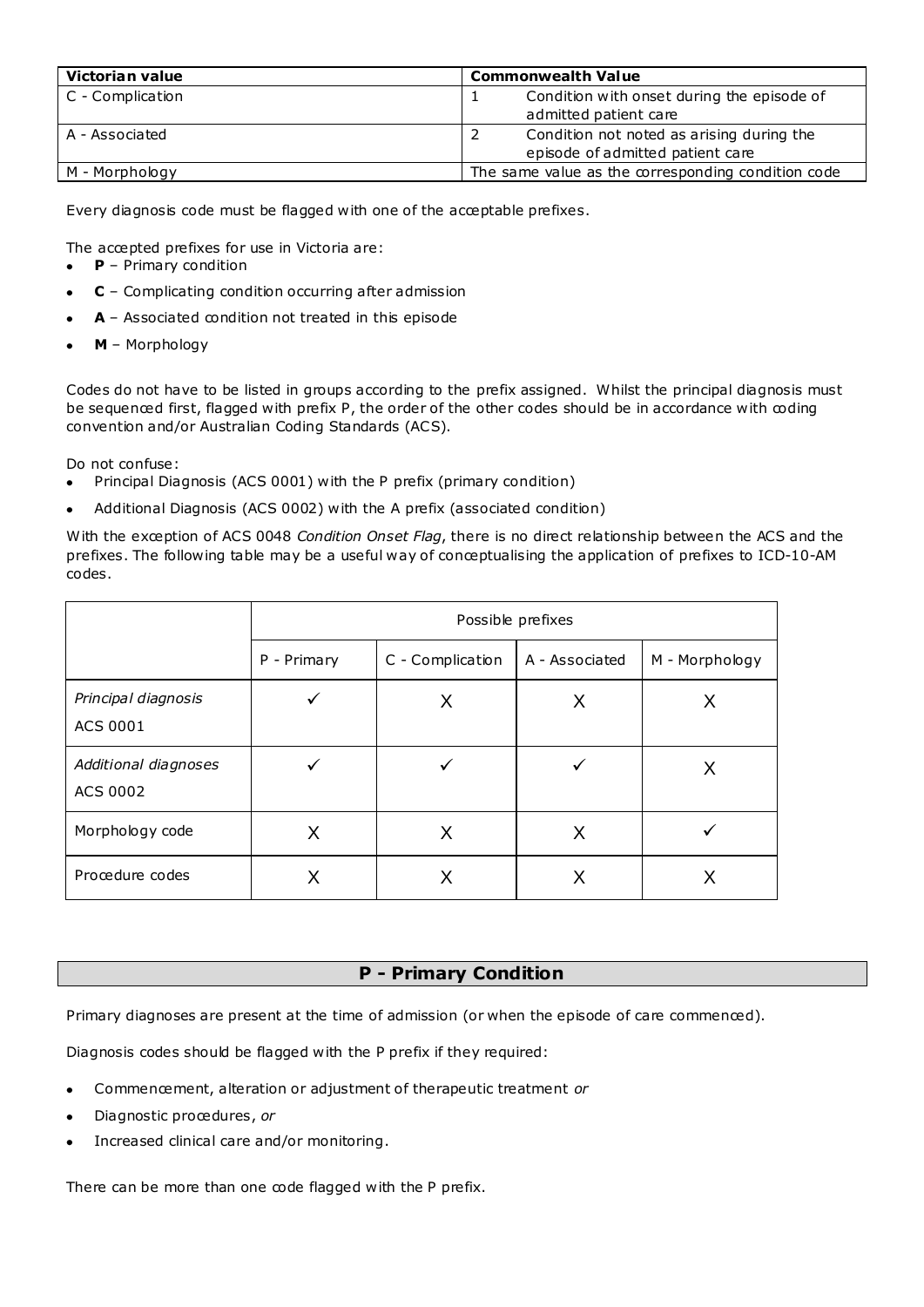The first diagnosis code must be flagged with a P prefix and meet the definition for Principal Diagnosis (ACS 0001 *Principal Diagnosis*).

A diagnosis code will be flagged with a P prefix in the following circumstances:

 $\div$  A previously existing condition that was not diagnosed until after the episode of care started.

#### **Example 1**

Diabetes newly diagnosed during the current episode of care, and requiring treatment, further investigation or additional nursing care, is flagged with a P prefix.

 $\div$  A previously existing condition that is exacerbated during this episode of care.

#### **Example 2**

Atrial fibrillation usually controlled on digoxin that becomes uncontrolled after surgery requiring treatment is flagged with a P prefix.

#### **Example 3**

Asthma usually controlled on Ventolin prn that becomes uncontrolled during admission requiring treatment is flagged with a P prefix.

#### **Example 4**

Hypertension usually controlled on Minipress that becomes uncontrolled during admission requiring treatment is flagged with a P prefix.

- $\div$  Z codes related to outcome of delivery (Z37.-), place of birth (Z38.-) and post partum care (Z39.0-) are considered primary codes and must be flagged with a P prefix.
- In many circumstances the principal diagnosis for an obstetric case will be a condition that occurs after admission. This principal diagnosis code will be flagged with a P prefix.

#### **Example 5**

A woman is admitted in labour at 40 weeks. During delivery she suffers a first degree tear that is sutured. There were no other conditions requiring coding. The code for first degree tear is the principal diagnosis and is flagged with a P prefix even though this occurred after admission.

## **A - Associated Condition**

An associated condition must be present at the time of admission (or when the episode of care commenced).

Diagnosis codes should be flagged with an A prefix if they are:

- The underlying disease (not treated) of a condition which was treated  $\bullet$ 
	- A condition or state which affected the treatment given, or length of stay, during this episode of  $\bullet$ care, but which does not meet the definition of a primary condition
	- Conditions that are coded because of 'use additional code...' or similar instructions in ICD-10-AM, or because of a specialty standard (examples are listed in ACS 0002 *Additional Diagnoses*) directing the coder to assign additional code(s), if these conditions were present on admission but do not meet the definition of a primary condition.

#### **Example 6**

A patient with metastatic carcinoma, being treated only for the metastases during this episode of care: the primary neoplasm code will be flagged with an A prefix.

#### **Example 7**

A child who was admitted for dental treatment (rather than being treated as a non-admitted patient)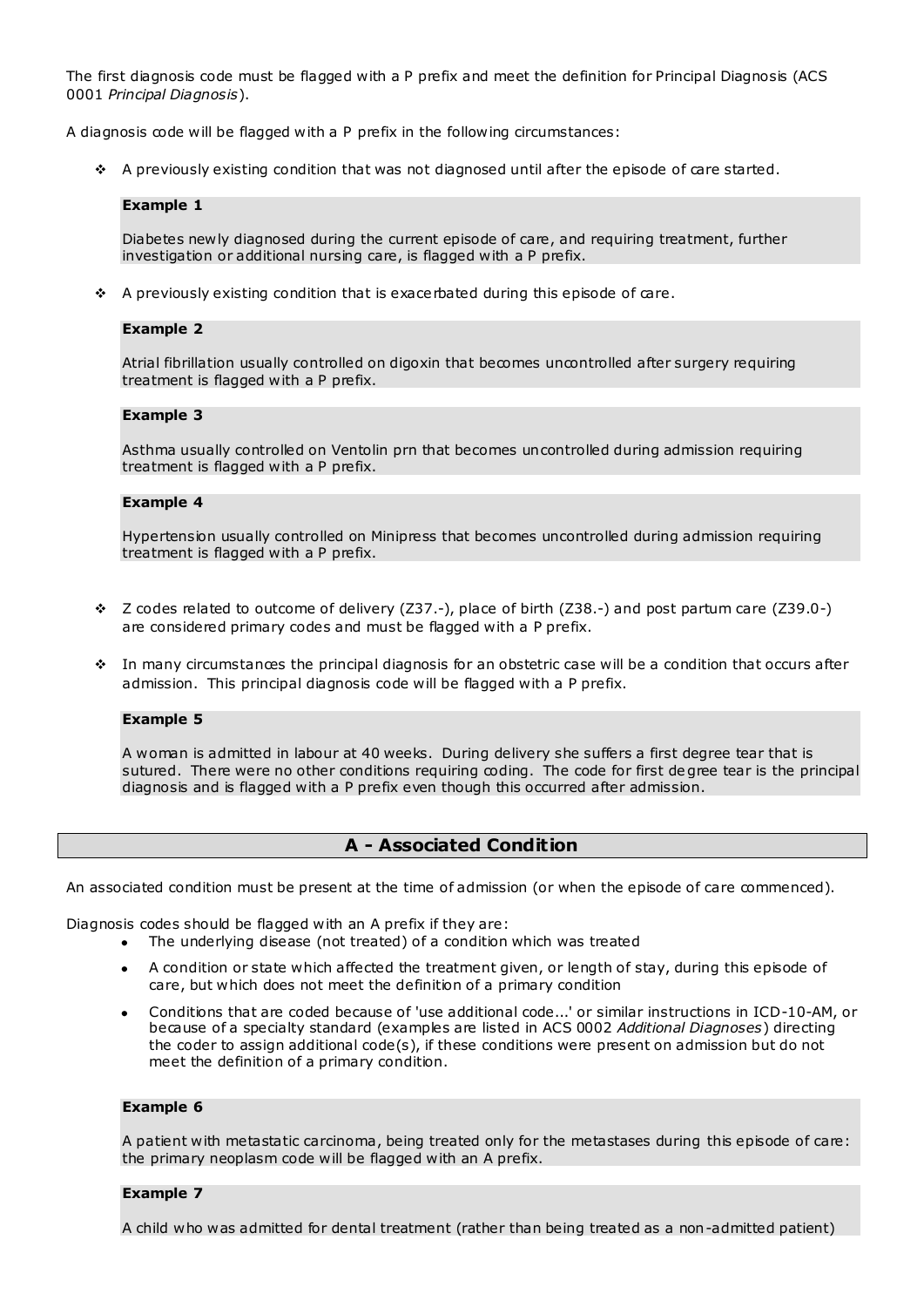because they were autistic would be assigned a code for the autism and it would be flagged with an A prefix.

#### **Example 8**

A patient with COAD who has a spinal anaesthetic rather than a general anaesthetic because of the COAD would be assigned a code for the COAD and it would be flagged with an A prefix.

#### **Example 9**

Hypertension coded only because it is present with a diagnosis in the range I20-I25 is flagged with an A prefix

#### **Example 10**

When a code for smoking status is assigned only because of instructions provided in ACS 0503 *Drug, Alcohol and Tobacco Use Disorders,* this code is flagged with an A prefix.

#### **Example 11**

ACS 0401 *Viral Hepatitis* instructs coders to assign code Z22.52 for *Carrier of hepatitis C*; if it does not meet the definition of a primary condition this code will be flagged with an A prefix.

A secondary function of the A flag is to suppress the code description appearing in data extracts provided to TAC and on DRG statements generated by PRS2 for Work Cover patients.

#### **C – Complicating condition**

A complicating condition is not present at the time the admission (or when the episode of care) commenced.

Diagnosis codes should be flagged with a C prefix if they are:

- A condition that arose during this episode of care
- A condition resulting from misadventure during surgical or medical care in the current episode of care
- An abnormal reaction to, or later complication of, surgical or medical care occurring during the current episode of care.

#### **Example 12**

A medical patient admitted for treatment of ischaemic heart disease who develops pneumonia during the current episode of care will have the code for the pneumonia flagged with a C prefix.

#### **Example 13**

A patient who sustains a fracture due to fall from bed during the current episode of care will have all the codes that are assigned for the fracture (injury, external cause, place of occurrence and a ctivity) flagged with a C prefix.

#### **Example 14**

An accidental laceration of blood vessel occurring during surgery will have all codes relating to the laceration (complication code, injury code, external cause, and place of occurrence) flagged with a C prefix.

#### **Example 15**

An adverse drug reaction occurring during the current episode of care will have all codes relating to the adverse effect (adverse effect code, external cause, and place of occurrence) flagged with a C prefix.

#### **Example 16**

A wound infection following surgery during the current episode of care will have all codes related to the wound infection (complication code, organism code if applicable, external cause, and place of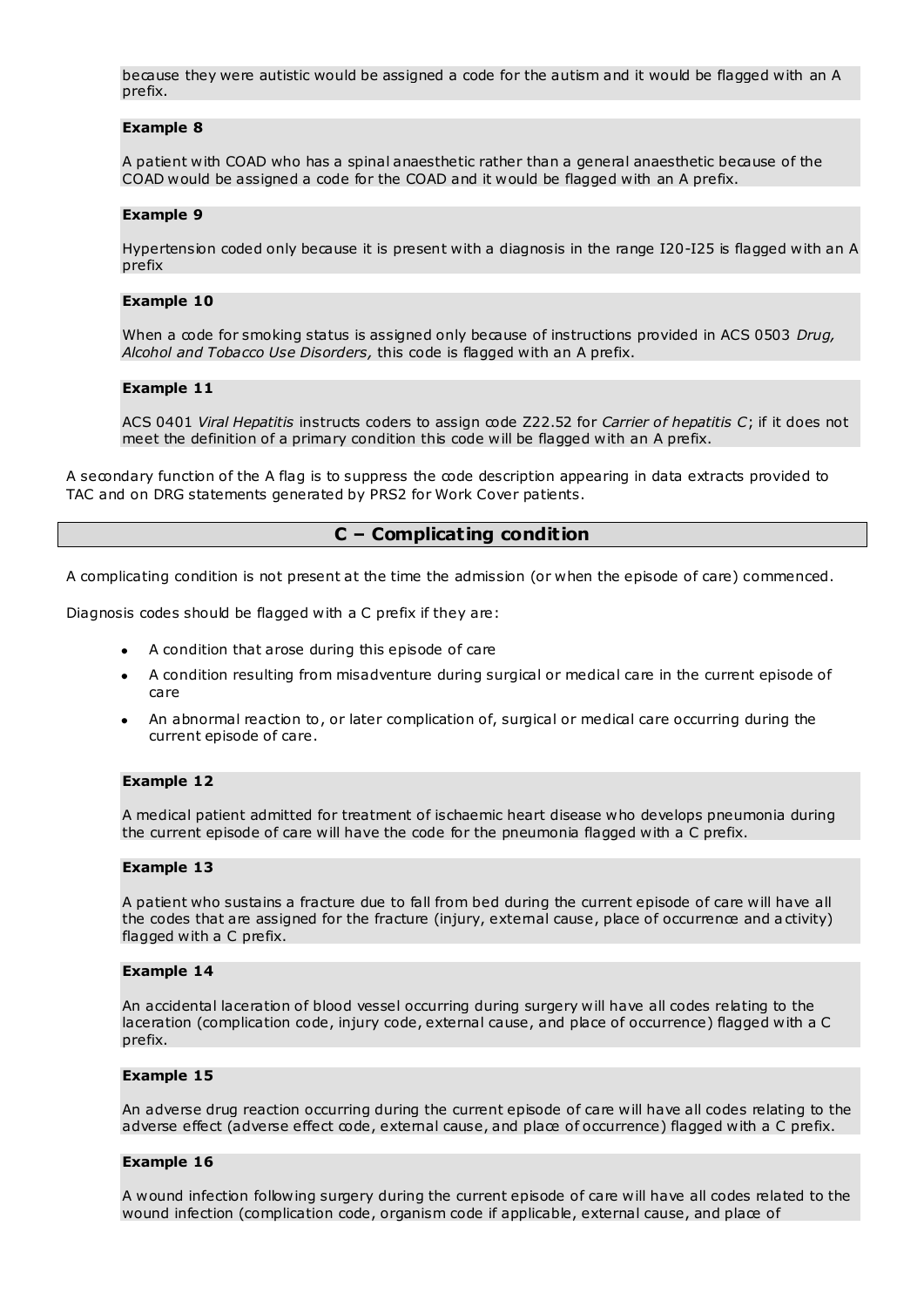occurrence) flagged with a C prefix.

#### **Example 17**

A woman is admitted for induction of labour due to post-dates. During delivery she suffers a 1st degree tear that is sutured and a post partum haemorrhage. The first degree tear and the post partum haemorrhage will be flagged with C prefix.

## **M – Morphology**

Flag morphology codes with an M prefix (to distinguish these from musculoskeletal codes). The M prefix is optional for data entry but must be applied to morphology codes for transmission to PRS/2.

### **Additional instructions**

External cause, place of occurrence and activity codes must be flagged with the same prefix as the diagnosis code to which they relate.

Codes in all other 'groups' of codes must be individually flagged with a prefix according to the prefix definitions provided in this document.

When a code could potentially be flagged with more than one prefix, assign the prefix according to the following hierarchy:

- 1. **P** Primary condition
- 2. **C** Complication
- 3. **A** Associated condition

#### **Example 18**

A Type II diabetic patient develops lactic acidosis post operatively. The code E11.13 must be assigned. As the diabetes is pre-existing, and therefore a primary condition, and the lactic acidosis develops after admission, either the P prefix or the C prefix applies. Following the hierarchy above, flag this code with the P prefix.

#### **Example 19**

A patient who suffers from COAD has an acute exacerbation of the COAD after admission to hospital. The acute exacerbation meets the criteria for being flagged with the C prefix. However, as the COAD is pre-existing and is treated it meets the criteria for being flagged with the P prefix. In this case flag the code with the P prefix in accordance with the hierarchy above.

#### **Example 20**

A patient admitted for treatment of an adverse effect of a drug will have the code for the adverse effect, and the codes for external cause, place of occurrence and activity flagged with the P prefix.

#### **Example 21**

A patient admitted for treatment of uncontrolled Type II diabetes who also has peripheral neuropathy, and who develops acute renal failure later in the admission will have codes flagged with prefixes as follows:

| .                   |                                                            |
|---------------------|------------------------------------------------------------|
| P E11.65            | Type II diabetes with poor control                         |
| P E11.71            | Type II diabetes with multiple microvascular complications |
| C N <sub>17.9</sub> | Acute renal failure, unspecified                           |
| A G62.9             | Polyneuropathy unspecified.                                |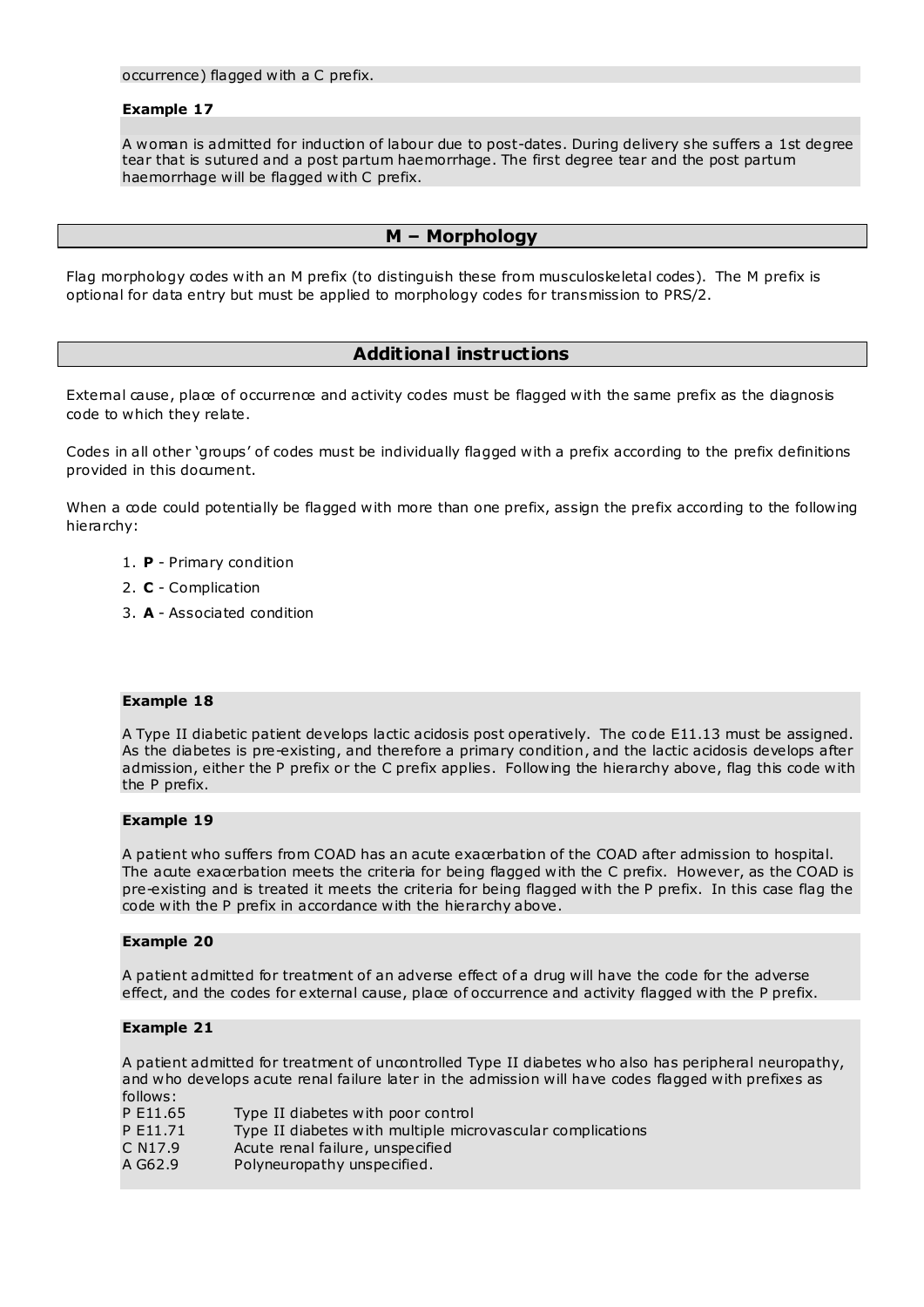In this example, the 'multiple microvascular' aspect of the diabetes developed after admission, meeting the definition of a C prefix. However as the diabetes is also a pre-existing condition, the 'hierarchy' takes effect and E11.71 is flagged with a P prefix.

*Issued 1 July 1993, Modified 1 July 2006. Modified July 1 2007. Modified July 1 2008*

# <span id="page-5-0"></span>**Vic 0029 Coding of Contracted Procedures**

If the procedure is performed at another hospital under contract to this hospital, add a suffix to the procedure code (eighth character of the procedure code field).

Valid suffixes are:

- **F-**procedure performed at another hospital on an admitted basis, *or*
- **N-**procedure performed at another hospital on a non-admitted basis.

Contracted procedure code - NHDD definition:

*'*Allocation of procedure codes should not be affected by the contract status of an episode: the Australian Coding Standards should be applied when coding all episodes. In particular, procedures which would not otherwise be coded should not be coded solely because they were performed at another hospital under contract.'

Therefore the following instructions apply to the contracting hospital (Hospital A):

- Where a procedure that should only be coded once is performed at the contracting hospital (Hospital A), the  $\bullet$ procedure should not be assigned a *Procedures performed under contract at another agency* flag.
- Where a procedure that should only be coded once is performed at the contracted hospital (Hospital B), the procedure should be assigned a *Procedures performed under contract at another agency* flag.
- Where a procedure that should only be coded once is performed at the contracting hospital (Hospital A) and the contracted hospital (Hospital B), the procedure should not be assigned a *Procedures performed under contract at another agency* flag.
- Where a procedure is partially performed at both the contracting hospital (Hospital A) and the contracted hospital (Hospital B), such as mechanical ventilation, code according to the ACS and do not assign a 'Procedures performed under contract at another agency' flag.

Refer to Department of Human Services, 'Procedure Codes', Section 3, *VAED Manual* 17th Edition for further details on the use of these codes.

This Victorian Addition supplements ACS 0029 *Coding of Contracted Procedures.*

*Issued 1 July 1998. Modified November 2006. Modified 1 July 2007*

# <span id="page-5-1"></span>**Vic 0030 Organ Procurement**

An episode for organ procurement is not yet included in the *National Health Data Dictionary* or in the Victorian Admitted Episodes Dataset (VAED); therefore the following two sections of Australian Coding Standard 0030 *Organ Procurement and Transplantation* do not apply in Victoria:

- 2b In the procurement episode after the initial episode and following brain death
- 2c Patients resuscitated in Emergency and subsequently ventilated for possible donation following brain death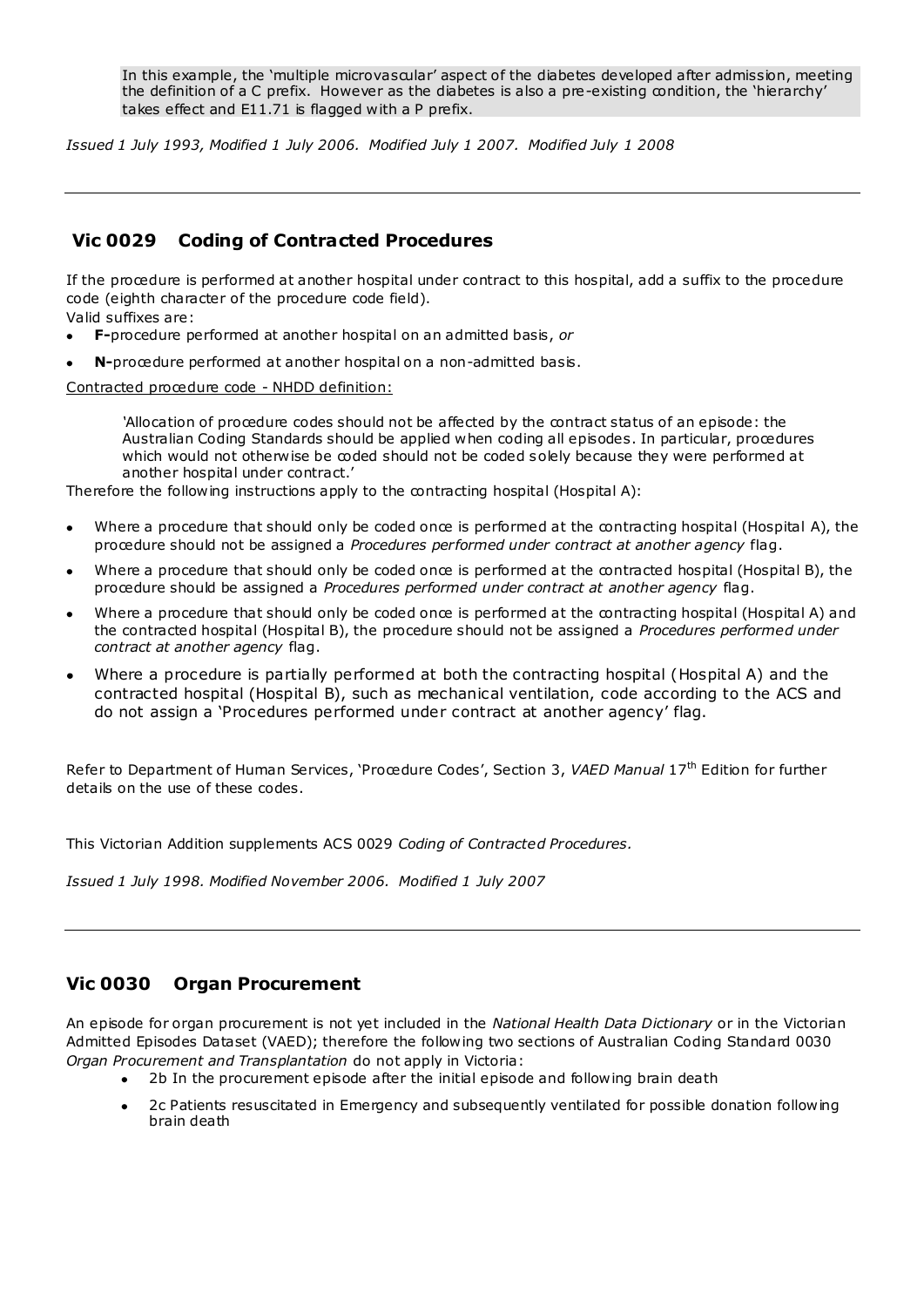Until a procurement episode is introduced, these details cannot be captured in the VAED.

The following sections of ACS 0030 *Organ Procurement and Transplantation* are to be applied in Victoria:

- 1 Live donors  $\bullet$
- 2a Donation following brain death in hospital: in the initial episode during which the patient dies
- 3 Patients receiving the transplanted organ  $\bullet$

This Victorian Addition supplements ACS 0030 *Organ Procurement and Transplantation*.

*Issued 1 July 1998*

# **Vic 0229 Radiotherapy**

This Victorian Addition to the Australian Coding Standards has been deleted. The Vic DRG Radiotherapy remains in place but the logic for creating it will be based on the procedure coding rather than the add ition of Z51.0 *Radiotherapy session* to the diagnosis string. From July 1 2008, coders must apply ACS 0229 *Radiotherapy* when coding radiotherapy cases.

*Issued 1 July 1998, Modified 1 July 2001 Deleted 1 July 2008*

## <span id="page-6-0"></span>**Vic 0233 Morphology**

The assignment of morphology codes, where appropriate, is mandatory in Victoria.

This Victorian Addition supplements ACS 0233 *Morphology*.

*Issued 1 July 1998*

# <span id="page-6-1"></span>**Vic 2001 External Cause code use, sequencing and flagging**

When an External Cause code requires both a *Place of occurrence* code and an *Activity* code, sequence the *Place of occurrence* code before the *Activity* code.

An external cause code is required to follow any S or T code in all circumstances in Victoria.

Where multiples of the same external cause codes, place of occurrence codes and/or activity codes apply and there are different prefixes applicable, they should be repeated in the string of codes flagged with the appropriate prefix.

This Victorian Addition supplements ACS 2001 *External Cause code use and sequencing*.

*Issued 1 July 2002. Modified 1 July 2005. Modified 1 July 2007*